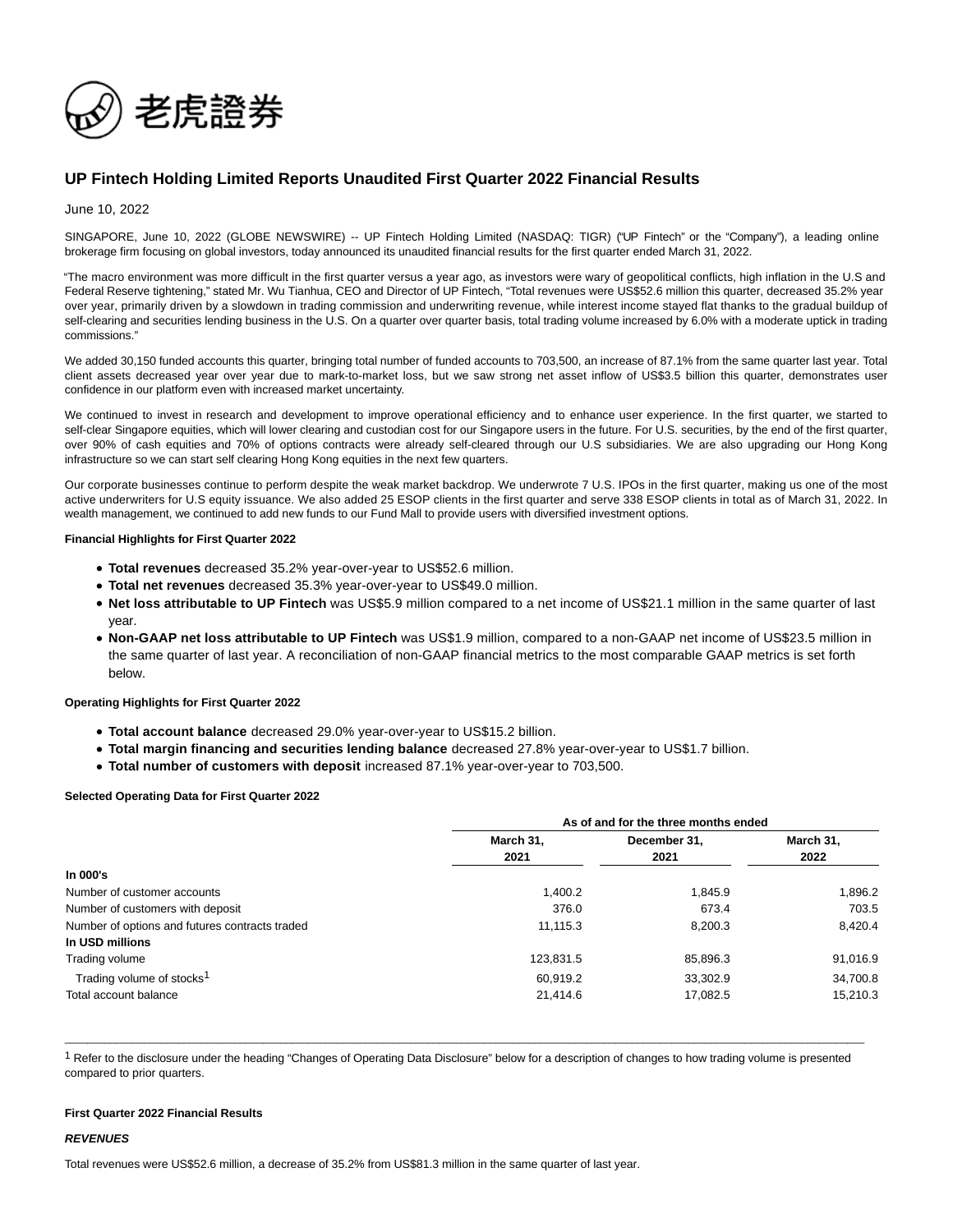Commissions were US\$30.5 million, a decrease of 42.4% from US\$52.9 million in same quarter of last year, due to a decrease in trading volume and market activities.

Financing service fees were US\$1.6 million, a decrease of 30.1% from US\$2.2 million in the same quarter of last year, primarily due to a decrease in margin financing and securities lending activities.

Interest income was US\$15.5 million, a slight decrease of 1.1% from US\$ 15.6 million in same period of last year.

Other revenues were US\$5.1 million, a decrease of 51.1% from US\$10.5 million in the same quarter of last year, primarily due to the slowdown in underwriting related business and currency exchange service.

Interest expense was US\$3.7 million, a decrease of 34.0% from US\$5.5 million in the same quarter of last year, primarily due to interest expense savings from self-clearing and a slowdown of Hong Kong IPO financing.

## **OPERATING COSTS AND EXPENSES**

Total operating costs and expenses were US\$54.9 million, an increase of 17.6% from US\$46.7 million in the same quarter of last year.

Execution and clearing expenses were US\$4.5 million, a decrease of 45.1% from US\$8.2 million in the same quarter of last year due to self-clearing of US cash equities and lower trading volume.

Employee compensation and benefits expenses were US\$27.5 million, an increase of 66.9% from US\$16.5 million in the same quarter of last year, as we have added headcount last year to support overseas growth.

Occupancy, depreciation and amortization expenses were US\$2.0 million, an increase of 68.5% from US\$1.2 million in the same quarter last year due to increase in office space and relevant leasehold improvements.

Communication and market data expenses were US\$6.4 million, an increase of 61.1% from US\$4.0 million in the same quarter last year, in line with rapid user growth and expanded market data coverage.

Marketing and branding expenses were US\$10.0 million, a decrease of 22.2% from US\$12.8 million in the same quarter last year, as we slowed down marketing spending aimed at weaker market backdrop.

General and administrative expenses were US\$4.5 million, an increase of 12.2% from US\$4.1 million in the same quarter last year, primarily due to increased professional services expenses and general expenses resulting from business expansion.

### **NET LOSS/INCOME ATTRIBUTABLE TO UP FINTECH HOLDING LIMITED**

Net loss attributable to UP Fintech was US\$5.9 million, as compared to a net income of US\$21.1 million in the same quarter of last year. Net loss per ADS diluted was US\$0.039, as compared to a net income per ADS – diluted of US\$0.143 in the same quarter of last year.

Non-GAAP net loss attributable to UP Fintech, which excludes share-based compensation, impairment loss from long-term investments and fair value change from convertible bonds, was US\$1.9 million, as compared to a US\$23.5 million non-GAAP net income attributable to UP Fintech in the same quarter of last year. Non-GAAP net loss per ADS – diluted was US\$0.013 as compared to a non-GAAP net income per ADS – diluted of US\$0.159 in the same quarter of last year.

For the first quarter of 2022, the Company's weighted average number of ADSs used in calculating non-GAAP net loss per ADS – diluted was 151,950,773. As of March 31, 2022, the Company had a total of 2,292,492,101 Class A and B ordinary shares outstanding, or the equivalent of 152,832,807 ADSs.

#### **CERTAIN OTHER FINANCIAL ITEMS**

As of March 31, 2022, the Company's cash and cash equivalents and term deposits were US\$352.9 million, compared to US\$272.1 million as of December 31, 2021.

As of March 31, 2022, the allowance balance of receivables from customers was US\$0.7 million compared to US\$0.5 million as of December 31, 2021, which was due to an increase in our user base and stock price fluctuation.

#### **Changes of Operating Data Disclosure:**

For the purpose of providing more relevant information to facilitate investors' understanding of our business, the Company has determined to provide the number of contracts traded of options and futures on a quarterly basis starting from this quarter. Historically, the Company has disclosed total trading volume of stocks, options and futures (notional volume) on an aggregate basis. Beginning this quarter, the Company will be disclosing the trading volume of stocks on a stand-alone basis, and will disclose the number of contracts traded of options and futures. As a result of this change, our trading volume as reported for prior quarters will be retrospectively recast to represent trading volume of stocks on a stand-alone basis in addition to trading volume on an aggregate basis. The effect of this recast is illustrated in the table below:

|                                            | As of and for the three months ended |              |           |  |
|--------------------------------------------|--------------------------------------|--------------|-----------|--|
|                                            | March 31,                            | December 31, | March 31, |  |
|                                            | 2021                                 | 2021         | 2022      |  |
| In USD millions                            |                                      |              |           |  |
| Historic presentation: trading volume      | 123,831.5                            | 85.896.3     | 91.016.9  |  |
| New presentation: trading volume of stocks | 60,919.2                             | 33,302.9     | 34,700.8  |  |

We have adopted this change because our management has determined that the number of options and futures contracts traded is a more relevant metric for understanding and managing our business than the trading volume of options and futures presented on an aggregate basis with trading volume of stocks. In future disclosures of our earnings, we expect to report trading volume of stocks and the number of options and futures contracts traded in lieu of aggregate trading volume. This change did not affect previously disclosed operating data other than as described above.

#### **Director Resignation:**

Mr. Lei Huang has tendered his resignation as a director of the Company, effective on June 9, 2022, due to personal reasons. Mr. Huang remains the CEO of US Tiger Securities Inc and TradeUP Securities, Inc. and he will focus on the Company's business operation in the U.S.A. His resignation did not result from any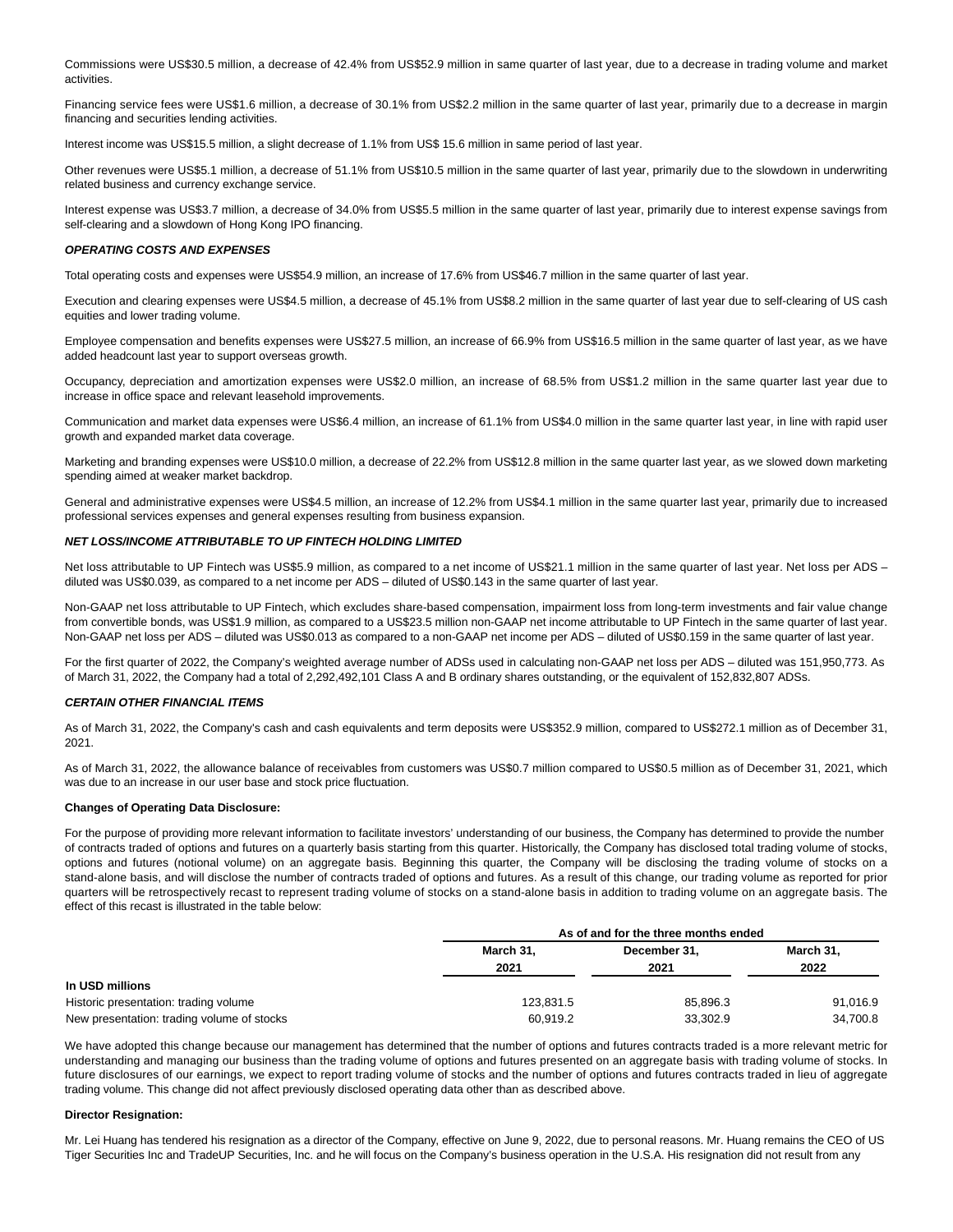disagreement with the Company.

#### **Conference Call Information:**

UP Fintech's management will hold an earnings conference call at 8:00 AM on June 10, 2022, U.S. Eastern Time (8:00 PM on June 10, 2022 Singapore/Hong Kong Time).

All participants wishing to attend the call must preregister online before they may receive the dial-in numbers. Preregistration may require a few minutes to complete.

#### **Preregistration Information:**

Participants may register for the conference call by navigating to: [http://apac.directeventreg.com/registration/event/2768763](https://www.globenewswire.com/Tracker?data=LhewO1kVWDwKkS6HPgqmBpWx5GwVTno5TqvujXqzvpfelWLwMiyXR_8zqO42ev-JAltbxPqdt4zxATUO6okUga4mOrALTpO10VnAhs8zKWIy9LwYzLmYwgAAoidWpIgrJuVgwxqoNMKZAdxECV73F1P5Dx7XahHEsu_C0OfpKG21kZgzZC8kSlVdPtFublNj)

Once preregistration has been complete, participants will receive dial-in numbers, direct event passcode, and registrant id. The conference ID: is 2768763

To join the conference, simply dial the number in the calendar invite you receive after preregistering, enter the passcode followed by your PIN, and you will join the conference instantly.

A telephone replay of the call will be available after the conclusion of the conference call through June 18, 2022. Dial-in numbers for the replay are as follows:

International: +61 2 90034211 Passcode: 2768763

A live and archived webcast of the conference call will be available a[t https://ir.itiger.com.](https://www.globenewswire.com/Tracker?data=eIbtBH_ibbUJ4fyTrJsoJ4DHxZX1YVdhbe-cwr9bTu9PMpCrp9oaddFqyWuk378q4LUO9MYlA-Wzzxd61bjATCqmql6grBCzfFDu3YD9yzs=)

## **Use of Non-GAAP Financial Measures**

In evaluating our business, we consider and use non-GAAP net loss or income attributable to UP Fintech Holding Limited and non-GAAP net loss or income per ADS - diluted as supplemental measures to review and assess our operating performance. The presentation of the non-GAAP financial measures is not intended to be considered in isolation or as a substitute for the financial information prepared and presented in accordance with the United States Generally Accepted Accounting Principles ("U.S. GAAP"). We define non-GAAP net loss or income attributable to UP Fintech Holding Limited as net loss or income attributable to UP Fintech Holding Limited excluding share-based compensation, impairment loss from long-term investments and fair value change from convertible bonds. Non-GAAP net loss or income per ADS - diluted is non-GAAP net loss or income attributable to UP Fintech Holding Limited divided by the weighted average number of diluted ADSs.

We present these non-GAAP financial measures because they are used by our management to evaluate our operating performance and formulate business plans. Non-GAAP net loss or income attributable to UP Fintech Holding Limited enables our management to assess our operating results without considering the impact of share-based compensation, impairment loss from long-term investments and fair value change from convertible bonds. We also believe that the use of these non-GAAP financial measures facilitates investors' assessment of our operating performance.

These non-GAAP financial measures are not defined under U.S. GAAP and are not presented in accordance with U.S. GAAP. These non-GAAP financial measures have limitations as an analytical tool. One of the key limitations of using these non-GAAP financial measures is that they do not reflect all items of income and expenses that affect our operations. Share-based compensation, impairment loss from long-term investments and fair value change from convertible bonds have been and may continue to be incurred in our business and are not reflected in the presentation of non-GAAP net loss or income attributable to UP Fintech Holding Limited. Further, these non-GAAP financial measures may differ from the non-GAAP financial information used by other companies, including peer companies, and therefore their comparability may be limited.

These non-GAAP financial measures should not be considered in isolation or construed as alternatives to total operating expenses, net loss or income attributable to UP Fintech Holding Limited or any other measure of performance or as an indicator of our operating performance. Investors are encouraged to review these historical non-GAAP financial measures in light of the most directly comparable GAAP measures. These non-GAAP financial measures presented here may not be comparable to similarly titled measures presented by other companies. Other companies may calculate similarly titled measures differently, limiting the usefulness of such measures when analyzing our data comparatively. We encourage investors and others to review our financial information in its entirety and not rely on a single financial measure.

## **About UP Fintech Holding Limited**

UP Fintech Holding Limited is a leading online brokerage firm focusing on global investors. The Company's proprietary mobile and online trading platform enables investors to trade in equities and other financial instruments on multiple exchanges around the world. The Company offers innovative products and services as well as a superior user experience to customers through its "mobile first" strategy, which enables it to better serve and retain current customers as well as attract new ones. The Company offers customers comprehensive brokerage and value-added services, including trade order placement and execution, margin financing, IPO subscription, ESOP management, investor education, community discussion and customer support. The Company's proprietary infrastructure and advanced technology are able to support trades across multiple currencies, multiple markets, multiple products, multiple execution venues and multiple clearinghouses.

For more information on the Company, please visit: [https://ir.itiger.com.](https://www.globenewswire.com/Tracker?data=eIbtBH_ibbUJ4fyTrJsoJ4DHxZX1YVdhbe-cwr9bTu9CG_Ovpd-Zd2RuLAyH18OUJ6Lz0xlgV2kxl0wWQ9ZDGb9H_b-cvV3vKnx-w9JQ98M=)

## **Safe Harbor Statement**

This announcement contains forward−looking statements. These statements are made under the "safe harbor" provisions of the U.S. Private Securities Litigation Reform Act of 1995. These forward-looking statements can be identified by terminology such as "may," "might," "aim," "likely to," "will," "expects," "anticipates," "future," "intends," "plans," "believes," "estimates" and similar statements or expressions. Among other statements, the business outlook and quotations from management in this announcement, as well as the Company's strategic and operational plans, contain forward-looking statements. The Company may also make written or oral forward−looking statements in its periodic reports to the U.S. Securities and Exchange Commission ("SEC") on Forms 20−F and 6−K, in its annual report to shareholders, in press releases and other written materials and in oral statements made by its officers, directors or employees to third parties, including the earnings conference call. Statements that are not historical facts, including statements about the Company's beliefs and expectations, are forward−looking statements. Forward−looking statements involve inherent risks and uncertainties. A number of factors could cause actual results to differ materially from those contained in any forward-looking statement, including but not limited to the following: the cooperation with Interactive Brokers LLC and Xiaomi Corporation and its affiliates; the Company's ability to effectively implement its growth strategies; trends and competition in global financial markets; changes in the Company's revenues and certain cost or expense accounting policies; the effects of the global COVID-19 pandemic; and governmental policies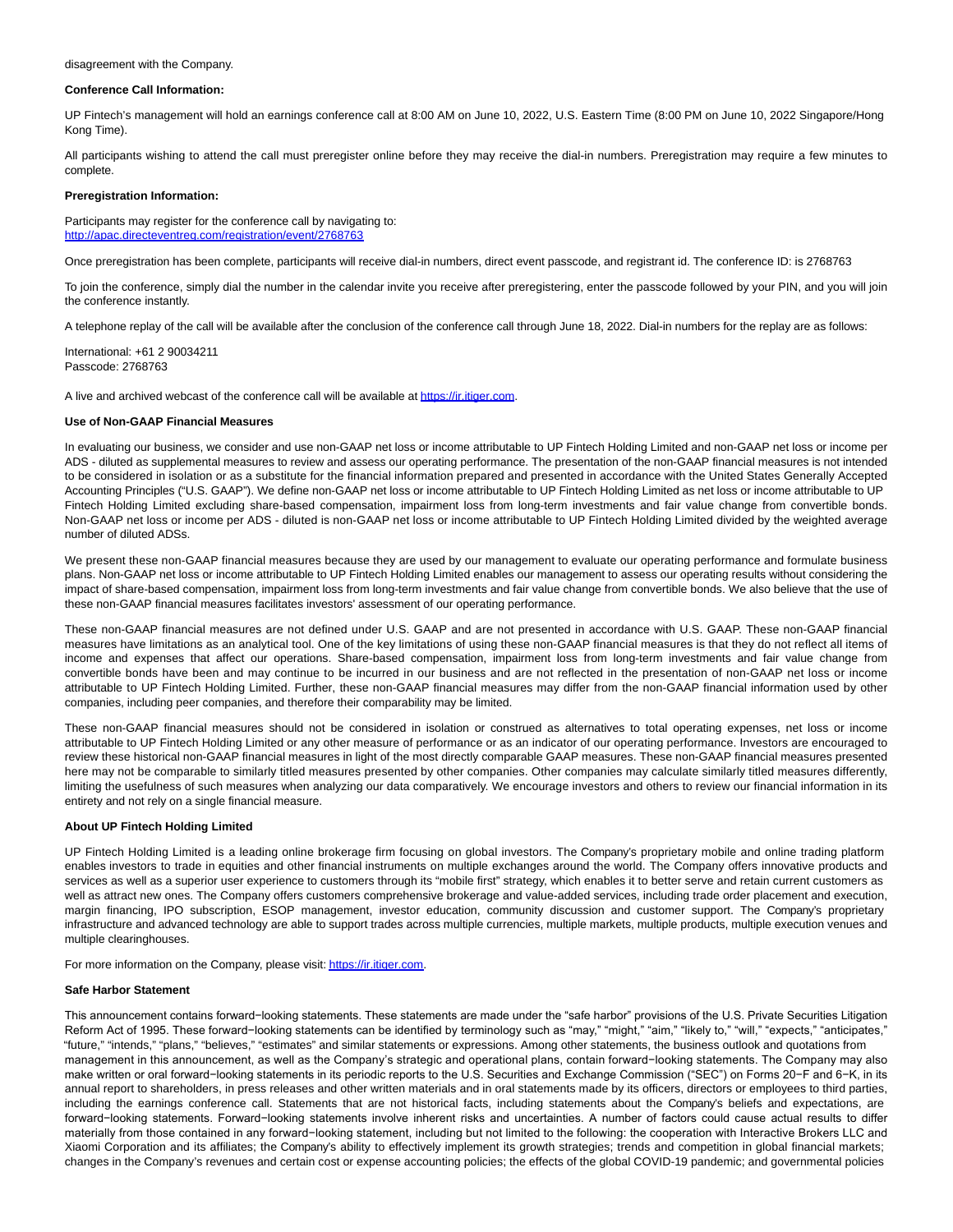and regulations affecting the Company's industry and general economic conditions in China, Singapore and other countries. Further information regarding these and other risks is included in the Company's filings with the SEC, including the Company's annual report on Form 20-F filed with the SEC on April 28, 2022. All information provided in this press release and in the attachments is as of the date of this press release, and the Company undertakes no obligation to update any forward-looking statement, except as required under applicable law. Further information regarding these and other risks is included in the Company's filings with the SEC.

## **For investor and media inquiries please contact:**

# **Investor Relations Contact**

UP Fintech Holding Limited Email[: ir@itiger.com](https://www.globenewswire.com/Tracker?data=vyQ4bZix4efrebirKVjmFSHrh1txotkvPaL_DIUSVdYkdyFv-LjCuUDeityOYMYKzSVyKivn5hc_OAotPx_ehg==)

## **UP FINTECH HOLDING LIMITED UNAUDITED CONDENSED CONSOLIDATED BALANCE SHEETS (All amounts in U.S. dollars ("US\$"))**

|                                                                                                                            | As of<br>December 31,<br>2021 | As of<br>March 31,<br>2022 |
|----------------------------------------------------------------------------------------------------------------------------|-------------------------------|----------------------------|
|                                                                                                                            | US\$                          | US\$                       |
| Assets:                                                                                                                    |                               |                            |
| Cash and cash equivalents                                                                                                  | 269,057,708                   | 349,805,441                |
| Cash-segregated for regulatory purpose                                                                                     | 1,431,827,247                 | 1,772,966,318              |
| Term deposits                                                                                                              | 3,044,461                     | 3,054,318                  |
| Receivables from customers (net of allowance of US\$518,741 and<br>US\$675,034 as of December 31, 2021 and March 31, 2022) | 664,657,453                   | 613,202,051                |
| Receivables from brokers, dealers, and clearing organizations:                                                             |                               |                            |
| <b>Related parties</b>                                                                                                     | 804,639,024                   |                            |
| <b>Others</b>                                                                                                              | 75,143,153                    | 825,960,699                |
| Financial instruments held, at fair value                                                                                  | 3,902,987                     | 5,626,713                  |
| Prepaid expenses and other current assets                                                                                  | 16,051,623                    | 15,508,929                 |
| Amounts due from related parties                                                                                           | 2,947,871                     | 5,141,174                  |
| <b>Total current assets</b>                                                                                                | 3,271,271,527                 | 3,591,265,643              |
| Non-current assets:                                                                                                        |                               |                            |
| Right-of-use assets                                                                                                        | 6,613,520                     | 5,537,458                  |
| Property, equipment and intangible assets, net                                                                             | 14,031,652                    | 13,940,530                 |
| Goodwill                                                                                                                   | 2,492,668                     | 2,492,668                  |
| Long-term investments                                                                                                      | 9,777,844                     | 8,839,312                  |
| Other non-current assets                                                                                                   | 4,973,085                     | 4,001,683                  |
| Deferred tax assets                                                                                                        | 12,258,360                    | 14,050,854                 |
| <b>Total non-current assets</b>                                                                                            | 50,147,129                    | 48,862,505                 |
| <b>Total assets</b>                                                                                                        | 3,321,418,656                 | 3,640,128,148              |
| <b>Current liabilities:</b>                                                                                                |                               |                            |
| Payables to customers                                                                                                      | 2,509,492,814                 | 2,823,156,568              |
| Payables to brokers, dealers and clearing organizations:                                                                   |                               |                            |
| <b>Related parties</b>                                                                                                     | 170,338,199                   |                            |
| <b>Others</b>                                                                                                              | 499,978                       | 175,904,744                |
| Accrued expenses and other current liabilities                                                                             | 33,746,177                    | 36,650,505                 |
| Deferred income-current                                                                                                    | 1,213,647                     | 1,191,515                  |
| Lease liabilities-current                                                                                                  | 2,610,041                     | 1,628,525                  |
| Amounts due to related parties                                                                                             | 2,039,287                     | 1,662,927                  |
| <b>Total current liabilities</b>                                                                                           | 2,719,940,143                 | 3,040,194,784              |
| Convertible bonds                                                                                                          |                               |                            |
| <b>Related parties</b>                                                                                                     | 25,330,766                    |                            |
| <b>Others</b>                                                                                                              | 123,510,910                   | 152,454,838                |
| Deferred income-non-current                                                                                                | 1,382,091                     | 1,088,225                  |
| Lease liabilities- non-current                                                                                             | 3,092,913                     | 2,923,316                  |
| Deferred tax liabilities                                                                                                   | 1,535,965                     | 1,474,786                  |
| <b>Total liabilities</b>                                                                                                   | 2,874,792,788                 | 3,198,135,949              |
| Shareholders' equity:                                                                                                      |                               |                            |
| Class A ordinary shares                                                                                                    | 20,599                        | 21,948                     |
| Class B ordinary shares                                                                                                    | 2,221                         | 976                        |
| Additional paid-in capital                                                                                                 | 484,335,291                   | 484,694,547                |
| Statutory reserve                                                                                                          | 3,562,888                     | 3,562,888                  |
| Accumulated deficit                                                                                                        | (45,788,131)                  | (51,508,913)               |
| <b>Treasury stock</b>                                                                                                      | (2, 172, 819)                 | (2, 172, 819)              |
| Accumulated other comprehensive income                                                                                     | 6,665,819                     | 7,393,572                  |
| Total shareholders' equity                                                                                                 | 446,625,868                   | 441,992,199                |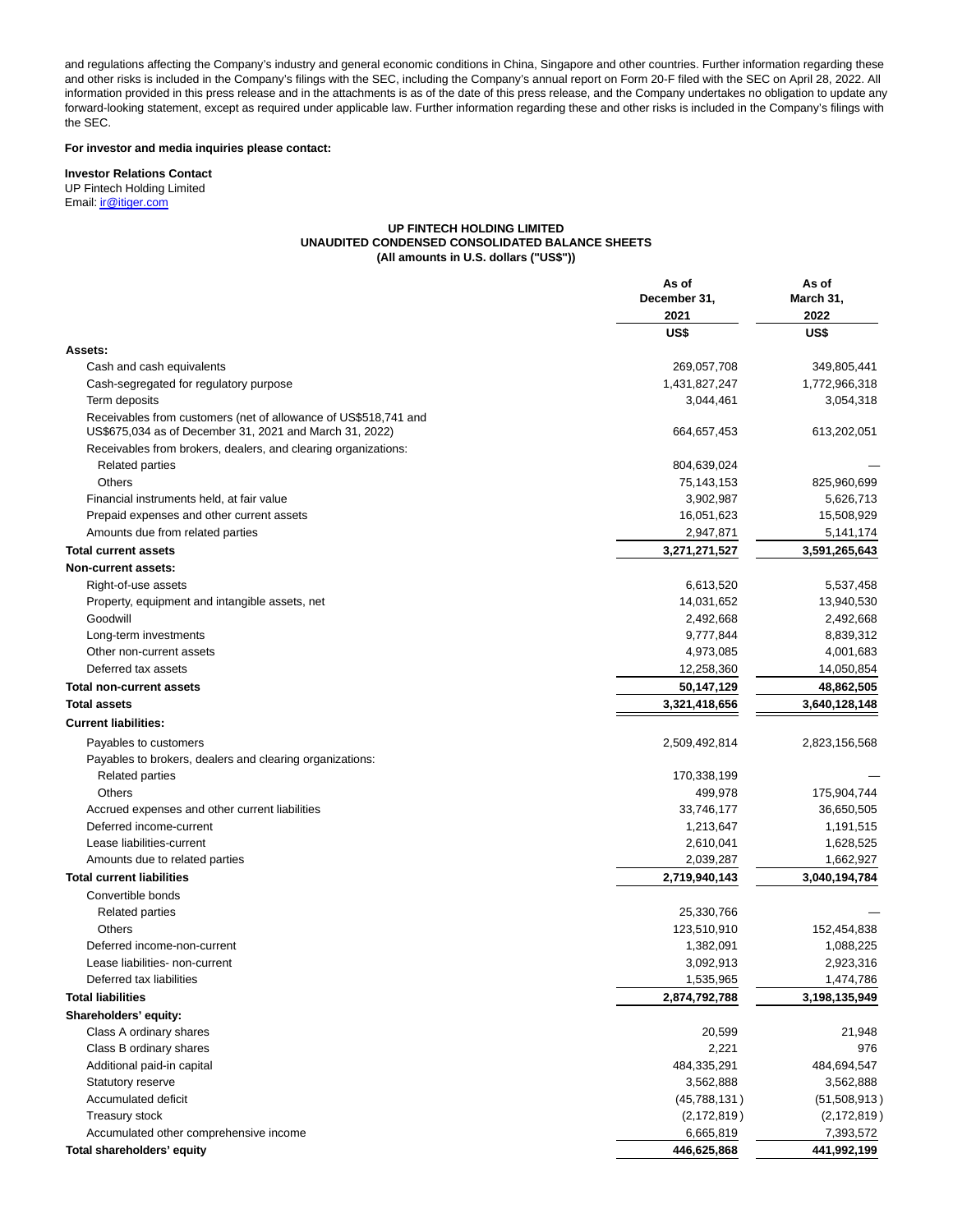# **UP FINTECH HOLDING LIMITED**

# **UNAUDITED CONDENSED CONSOLIDATED STATEMENTS OF COMPREHENSIVE INCOME/(LOSS)**

**(All amounts in U.S. dollars ("US\$"), except for number of shares (or ADSs) and per share (or ADS) data)**

|                                                                                  | For the three months ended |                |                |  |
|----------------------------------------------------------------------------------|----------------------------|----------------|----------------|--|
|                                                                                  | March 31,                  | December 31.   | March 31,      |  |
|                                                                                  | 2021                       | 2021           | 2022           |  |
|                                                                                  | US\$                       | US\$           | US\$           |  |
| Revenues <sup>(a)</sup> :                                                        |                            |                |                |  |
| Commissions                                                                      | 52,894,103                 | 29,859,784     | 30,470,318     |  |
| Interest related income                                                          |                            |                |                |  |
| Financing service fees                                                           | 2,239,870                  | 2,281,978      | 1,566,458      |  |
| Interest income                                                                  | 15,631,913                 | 20,267,624     | 15,456,486     |  |
| Other revenues                                                                   | 10,511,488                 | 9,785,272      | 5,135,441      |  |
| <b>Total revenues</b>                                                            | 81,277,374                 | 62,194,658     | 52,628,703     |  |
| Interest expense <sup>(a)</sup>                                                  | (5,532,690)                | (3,831,380)    | (3,650,690)    |  |
| <b>Total Net Revenues</b>                                                        | 75,744,684                 | 58,363,278     | 48,978,013     |  |
| Operating costs and expenses:                                                    |                            |                |                |  |
| Execution and clearing <sup>(a)</sup>                                            | (8,213,722)                | (6,868,211)    | (4,508,760)    |  |
| Employee compensation and benefits                                               | (16, 462, 536)             | (28, 366, 044) | (27, 475, 391) |  |
| Occupancy, depreciation and amortization                                         | (1,215,248)                | (1,800,886)    | (2,047,168)    |  |
| Communication and market data <sup>(a)</sup>                                     | (3,953,961)                | (7,733,877)    | (6,369,107)    |  |
| Marketing and branding                                                           | (12,803,374)               | (11,594,222)   | (9,956,833)    |  |
| General and administrative                                                       | (4,051,434)                | (8,527,769)    | (4,547,384)    |  |
| Total operating costs and expenses                                               | (46,700,275)               | (64,891,009)   | (54,904,643)   |  |
| Other income (expense):                                                          |                            |                |                |  |
| Others, net                                                                      | (964, 699)                 | 195,214        | (425, 643)     |  |
| Income (loss) before income tax                                                  | 28,079,710                 | (6, 332, 517)  | (6, 352, 273)  |  |
| Income tax (expenses) benefits                                                   | (7,023,382)                | 953,401        | 473,690        |  |
| Net income (loss)                                                                | 21,056,328                 | (5,379,116)    | (5,878,583)    |  |
| Net income (loss) attributable to UP Fintech Holding Limited                     | 21,056,328                 | (5,379,116)    | (5,878,583)    |  |
| Other comprehensive (loss) income, net of tax:                                   |                            |                |                |  |
| Unrealized loss on available-for-sale investments                                |                            |                | (265, 687)     |  |
| Changes in cumulative foreign currency translation adjustment                    | (235, 850)                 | 1,519,564      | 993,440        |  |
| <b>Total Comprehensive income (loss)</b>                                         | 20,820,478                 | (3,859,552)    | (5, 150, 830)  |  |
| Net income (loss) per ordinary share:                                            |                            |                |                |  |
| Basic                                                                            | 0.010                      | (0.002)        | (0.003)        |  |
| <b>Diluted</b>                                                                   | 0.010                      | (0.002)        | (0.003)        |  |
| Net income (loss) per ADS (1 ADS represents 15 Class A ordinary shares):         |                            |                |                |  |
| Basic                                                                            | 0.148                      | (0.036)        | (0.039)        |  |
| Diluted                                                                          | 0.143                      | (0.036)        | (0.039)        |  |
| Weighted average number of ordinary shares used in calculating net income (loss) |                            |                |                |  |
| per ordinary share:                                                              |                            |                |                |  |
| Basic                                                                            | 2,128,130,208              | 2,266,866,528  | 2,279,261,602  |  |
| Diluted                                                                          | 2,210,465,791              | 2,266,866,528  | 2,279,261,602  |  |

(a) Includes the following revenues, costs and expenses resulting from transactions with related parties as follow:

|                         | For the three months ended |              |                   |  |
|-------------------------|----------------------------|--------------|-------------------|--|
|                         | March 31,                  | December 31, | March 31,<br>2022 |  |
|                         | 2021                       | 2021         |                   |  |
|                         | US\$                       | US\$         | US\$              |  |
| Revenues:               |                            |              |                   |  |
| Commissions             | 13,334,528                 | 4,865,912    | 3,986,037         |  |
| Interest related income |                            |              |                   |  |
| Financing service fees  | 2,239,870                  | 2,281,978    | 1,329,490         |  |
| Interest income         | 9,281,680                  | 6,696,241    | 4,692,011         |  |